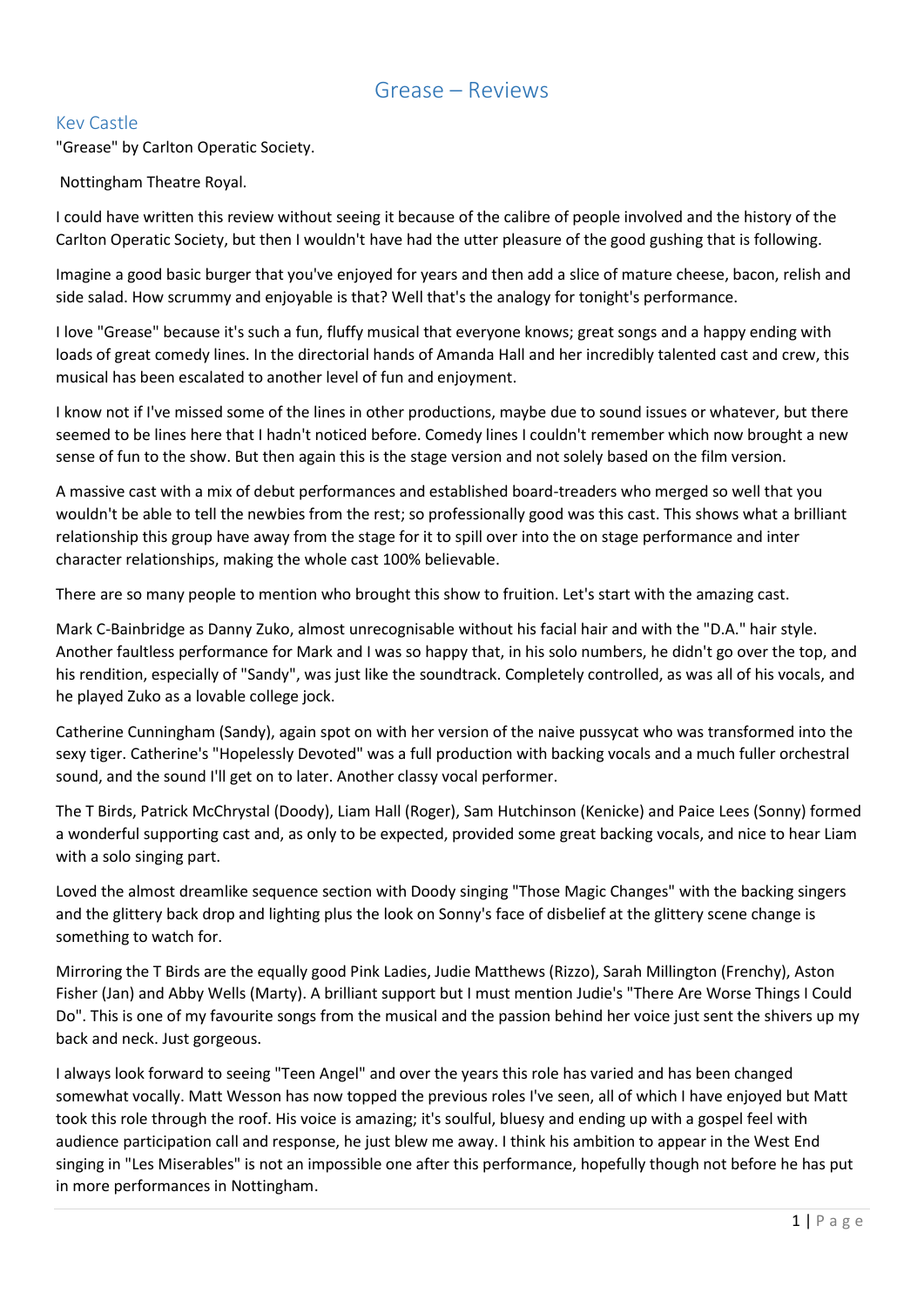Ross Lowe (Vince Fontaine) got this role just right as the egotistical local celebrity DJ (I've made notes for my own personal use, Ross).

Putting a smile on everyone's face was James Murray as Eugene, the wimpy kid. James has perfected this character type with previous roles as Evan in "13" and Seymour" in "Little Shop Of Horrors". A wonderful character role for a talented actor.

The other main cast members are Michelle Smith (Miss Lynch), Amy Rogers-Gee (Patty), Zoe Scott-Smith (Blanche), Helen Tunnicliff (Mrs Murdoch), Adam Collishaw (Coach Calhoun), Graham Ward (Johnny Casino) and Sophie Petruccio (Cha Cha DiGregorio), again a perfect supporting cast. A massive cast who created wonderful ensemble pieces, filling out the stage beautifully.

There are some lovely new arrangements of the classic "Grease" songs, under the musical direction of Christopher Rees and musical arranger Jon Orton. You will love the new rockier arrangement of "Greased Lightning" and the a capella start of the show, as well as some of the other songs from the soundtrack which have been given a fresh lease of life. Especially the live megamix at the end of the show.

Wonderful crisp sound by Rob Kettridge meant that every word was heard clearly.

Great choreography from Rachael Rees and Jessica Royce, which every member on stage made look as if you could do at home, but I know isn't as easy as it looks and a lot of blood, sweat and maybe tears have gone into this area of the show,

A multi-tiered set, designed by Amanda Hall and Tom Mowat allowed the show to spread out naturally, making the large cast not look cramped or crowded. Tom was also responsible for the brilliant lighting design, adding another level of professionalism to the performance. Although the audience may not appreciate the work that goes in to the lighting, I must mention Simon Carter and Peter Hodgkinson for their "spot on" work with the follow spots. It's only noticed when the spots aren't as sharp as they should be, and the spot follows behind the actor instead of on the actor.

These little things all go to enhance the performance for the audience member. Things like the continuity of music while the scenes are changed on stage, distracting the audience from what is happening between the main scenes.

You know I could go on and on just telling you how much I loved this performance but the best thing to do is go and see this show yourself. Even if you've seen it a hundred times before, go and see this performance because I guarantee that you'll see it with new eyes and ears.

"Grease" is on at the Nottingham Theatre Royal until Sunday 5 June 2016.

# Theatre Online

### **Pre-Show**

Good evening and welcome once again to the Theatre Royal in Nottingham. Tonight I am here to watch tonight's Performance of Grease, the latest production from The Carlton Operatic Society. Last time we were here it was to see their excellent production of Legally Blonde.

Grease is a high octane, fun musical loved by many and containing a number of well known songs. It is set in 1959 at fictional Rydell High School and follows ten working-class teenagers as they navigate the complexities of peer pressure, politics, personal core values, and love. The score attempts to recreate the sounds of early rock and roll. Although it is a fun show it also mentions some more serious topics such as teenage pregnancy, peer pressure and gang violence; its themes include love, friendship, teenage rebellion, sexual exploration during adolescence, and, to some extent, class consciousness/class conflict.

That said it has many foot tapping tunes and big dance numbers that may well have the audience clapping and maybe dancing in the aisles. Well known songs include:

"Summer Nights" : "Freddy, My Love" :"Greased Lightnin" : "Look at Me, I'm Sandra Dee": "We Go Together"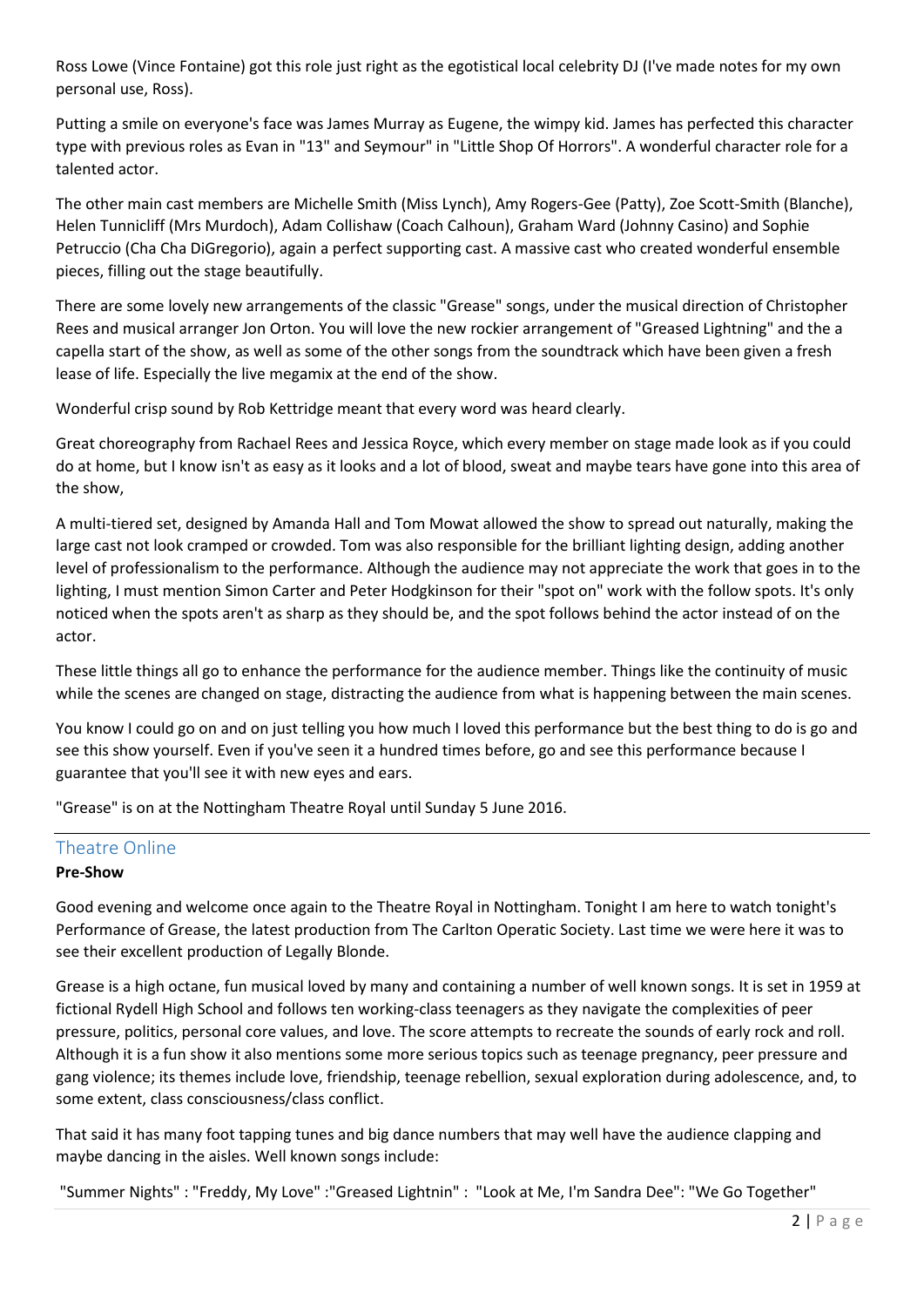I last saw a very good production of the show earlier this year at Trent College from The Long Eaton Operatic Society.

Looking forward to seeing another great show from this award winning society tonight so had better take my seat in the auditorium. More from me later.

#### **Interval Report**

Interval time at the Royal and after a very exciting first act I need a drink! So far all has gone very well indeed with strong performances all round. Sound and lighting is fabulous and there is a fresh feel to the production - hard to describe but it is certainly there.

Really enjoying this production with lots of songs we know and many more we think we do. Very energetic dancing from the ensemble and everyone is obviously enjoying themselves on the stage as we are in the audience.

The costumes, lighting and sound is very good.

Really looking forward to Act 2, after my drink! Diet Cola, of course!

#### **Post Show**

The show has just ended and what a show it was. Exceptional, dynamic and exciting performances, a great orchestra, an attractive and well used set and brilliant choreography. Lighting and sound were great - could hear every word both sung and spoken.

The audience loved it and gave the cast a prolonged ovation at the end.

The Finale was quite simply breathtaking - one of the best I have seen. You can't beat a good finale and I have to say I am often disappointed by some local productions in this regard. This was however, faultless. Gave us all the chance to join in with the songs and to clap for all we were worth. Worth coming to see the show just for that. The rest was, of course, fantastic as well.

Come and see this show - you will love it!! The audience obviously left the theatre in a high state of pleasure and that is what going to the theatre is about isn't it? Enjoying yourself. I love to listen to the buzz of conversation when leaving the theatre and to pick up some words. Tonight the words were "brilliant." "really good," "great singing" and from one younger person, "can we come again?"

Well done to Amanda Hall, the Director and her talented production team for producing this show of great quality.

Scene changes, incidentally were very smooth. Well done to the stage crew.

There will be my Theatre Online Summary later this evening and a fuller review as soon as possible.

So it's goodnight from the Theatre Royal in Nottingham.

#### (David)

#### **Summary Review**

| Title: Grease - Carlton Operatic Society<br>Date: June 1st 2016<br>Singing Overall: $\star \star \star \star \star$<br>Choreography: $\star \star \star \star \star$ | Ensemble Performance: $\star \star \star \star \star$<br>Production/Staging: $\star \star \star \star \star$<br>Costumes: $\star \star \star \star \star$ |
|----------------------------------------------------------------------------------------------------------------------------------------------------------------------|-----------------------------------------------------------------------------------------------------------------------------------------------------------|
| Band: $\star \star \star \star \star$                                                                                                                                | Entertainment Value: $\star \star \star \star \star$                                                                                                      |
| $Set: x * x * x * x$                                                                                                                                                 | Overall Rating: $\star \star \star \star \star$                                                                                                           |
| Lighting: $\star \star \star \star \star$                                                                                                                            | Theatre Online Recommendation: Go and see it -                                                                                                            |
| Sound: $\star \star \star \star \star$                                                                                                                               | fabulous show with a brilliant Finale. I just loved it!                                                                                                   |
| Individual Performances: $\star \star \star \star \star$                                                                                                             | (David - Theatre On Line)                                                                                                                                 |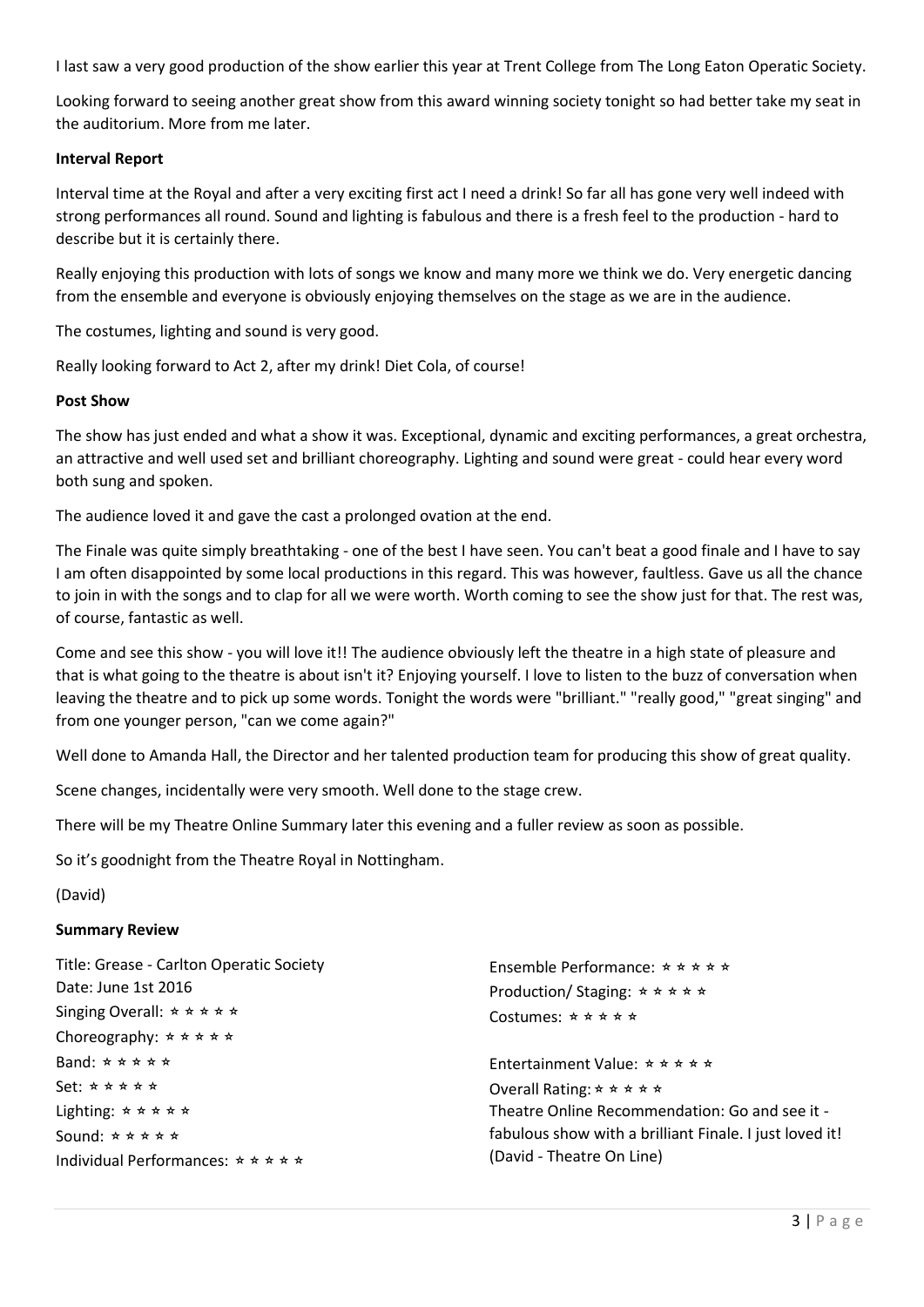#### **Full Review**

(to follow)

# Downstage Centre

Grease - ☆☆☆☆<sup>4</sup>

## The musical *Grease* needs little introduction owing to its iconic status amongst the stage and screen musicals of the last 40 years.

Since its first outing in 1971 followed by its Broadway premiere the following year it has proved to be an enduringly popular musical, taking the title of the longest running Broadway musical by the time the original Broadway run ended in 1980. More recently the show sparked reality TV star searches in both the USA and UK to find new stars to play the roles of Danny and Sandy showing that the obsession for this classic tale of teenage romance, adolescent drama and rock and roll is universally enduring to countless new generations of musical fans. Add to this the iconic film adaptation in 1978 starring John Travolta and Olivia Newton-John and this musical could prove a very daunting task for a company to tackle, striving for a fresh outlook and originality while trying not to lose any of the original charm, however Carlton Operatic Society have proved once again that they are certainly up to this task.

## Thought and Detail

Even before the curtain rises on this show, the mood is already nicely set by the radio DJ Vince Fontaine playing songs of the era to the audience throughout the theatre (even in the toilets) interspersed with his banter which features some nice little references if you get chance to listen (Calvin Klein from 'Hill Valley' ringing any bells with any *Back to The Future* fans out there??) Some nice thought and detail that go in to such extras really add to the whole experience of the evening. Add to this a 'turn off mobile phones' announcement from Rydell High's own principle Miss Lynch and also the excellent programme designed in the style of a 1959 school year book, complete with teenage photos of the company, and the audience are beautifully primed and ready to be immersed into the world of fast cars, hair gel, first cigarettes, raging hormones, cheerleaders and leather jackets that is *Grease*.

We meet our two main groups of supporting characters the T-Birds and the Pink Ladies during the opening sequence with 'Grease Is The Word' in which they sing about their rebellious angst riddled teenage lives. Next enter the central characters of Danny and Sandy who following a holiday romance now unexpectedly find themselves attending the same school. The warm fuzzy feelings are all still there but now they have other issues such as Danny trying to maintain his 'cool guy' image with his peers the T-Birds and Sandy trying to find acceptance amongst a new group of would be friends in the Pink Ladies. Unfortunately this does not help the course of true love to run smoothly.

The iconic roles of Danny and Sandy were both well played by Mark Coffey-Bainbridge and Catherine Cunningham respectively. They particularly shone in their individual numbers with Mark singing the number 'Sandy' with ease and swagger and Catherine giving an especially touching performance of the lovesick favourite 'Hopelessly Devoted'.

### Iconic

With bravado a-plenty and hormones a-jangling the T-Birds made a nice male ensemble with some very strong vocals in the individual numbers such as 'Mooning' executed with pleasing comedy by Liam Hall as Roger and 'Those Magic Changes' performed impressively by Patrick McChrystal as Doody and of course the iconic number 'Greased Lightning' performed with great energy and attack by Sam Hutchinson as Kenickie and the T-Birds together with members of the ensemble. Mention must also go to Paice Lees who played Sonny with great bravado while also managing to pull out some of the real subtleties of the role.

Equally, the self-assured queens of Rydell High, the Pink Ladies, had moments to shine in individual numbers as well. Beautiful vocals were demonstrated by Abby Wells in the number 'Freddy My Love' and Aston Fisher brought out some lovely comic moments in her portrayal of food-loving Jan making an endearing pairing with Roger in the number 'Mooning'. Sarah Millington played the lovable and ditzy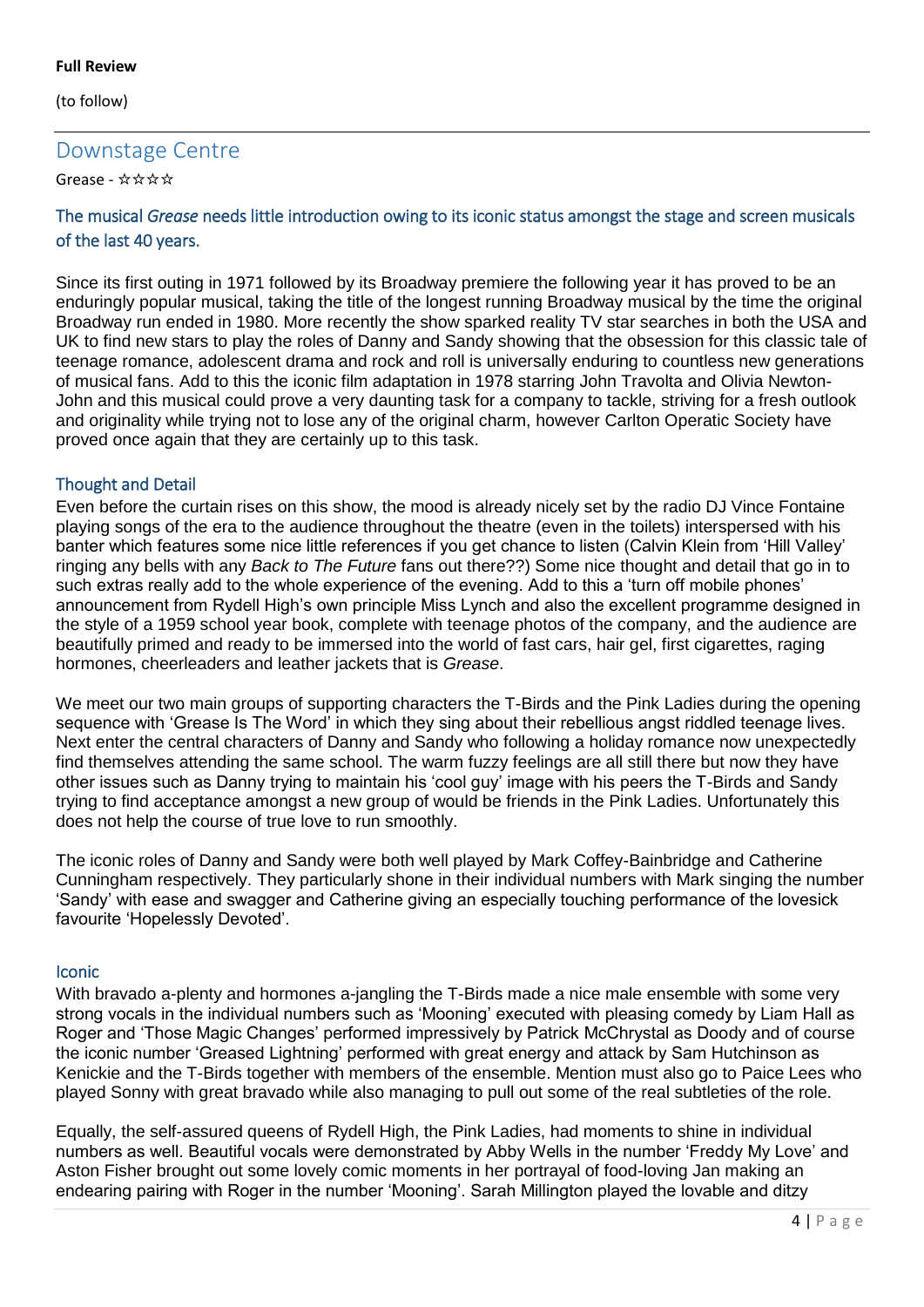Frenchy with real class and humour giving some great reactions in the 'Beauty School Dropout' number. A real stand out performance however was given by Judie Matthews as Rizzo with both her numbers 'Look At Me, I'm Sandra Dee' and 'There Are Worse Things I Could Do' being real highlights of Act 1 and 2 respectively. No less impressive was her portrayal of the character of Rizzo throughout the show which was utterly convincing and consistent. An extra nod to both her and Sam as Kenickie, for giving a stomach churningly accurate reminder of the horror that is teenagers 'making-out' in public, which they attacked with real gusto on the picnic table during the 'Mooning' number (brilliant and funny but equally… yuck!!)

### Slick Performance

In addition to the main groups, there were also some nice supporting roles such as Patty Simcox with her irrepressible yet unrequited affections for Danny played by Amy Rogers-Gee and the loveable geek Eugene who seems forever oblivious of his status as an object of ridicule by the T-Birds, played adorably by James Murray. The school Principle Miss Lynch was played with suitable bluster and authority by Michelle Smith, while Matt Wesson gave a really charismatic and vocally proficient performance as the Teen Angel – a real crowd pleaser and rightly so. Graham Ward gave a slick performance as Johnny Casino and Ross Lowe shone through with some great comedy and smoother than smooth one-liners as Vince Fontaine, taking the high school dance scenes to another level.

Immediately impressive from the outset in this show was the music from both the cast and the orchestra under the direction of Chris Rees. The opening harmonies of the cast in 'We Go Together' were very well controlled and executed and the company continued to impress throughout, right through to the rather remarkable finale 'mash-up' of songs which was handled with great dexterity by orchestra and cast alike.

Credit must go to Director Amanda Hall and Choreographer Rachel Rees, and their assistant Jessica Royce for some excellent staging and manouvering of the company throughout the show.

### Born to Hand Jive

The well-executed choreography was enhanced by some nice use of the different levels that were made possible by the simple yet effective stage design, particularly in the number 'Summer Nights' which was a real delight to watch. There were some nice shifts in pacing which helped to keep the show bouncing along nicely and in particular the handling of the transition from the frenetic 'Born to Hand Jive' number in Act 2 into the beautiful stillness of 'Hopelessly Devoted' was very effective bringing even more poignancy to this number. The lighting was used particularly well in this number and equally so in 'Greased Lightning'. The impressive lighting available at the theatre was certainly used to good effect throughout the show.

Mention must also go to some slick stage management led by Vicky Johnson and supported ably by the stage crew and properties team. The staging appeared deceptively simple and fresh however there was plenty of work between the scenes including the tricky manuovering of the infamous car 'Greased Lightning'.

Overall this was a thoroughly enjoyable evening of entertainment that is certain to impress the legions of *Grease* fans out there as well as delight audiences who are new to this show. The obvious enjoyment of the performers on stage was infectious, leaving the audience grinning from ear to ear as they left the theatre.

Following their move from the Nottingham Playhouse in 2014 Carlton Operatic Society now appear well established and thoroughly at home on the splendid stage of the Nottingham Theatre Royal and their next production here of West Side Story in 2017 will be eagerly anticipated.

## East Midlands Theatre Review Phil Lowe

The latest musical theatre production by Nottingham's Carlton Operatic is Grease – the musical, directed by Amanda Hall and choreographed by Rachael Rees with Jessica Royce as assistant director and assistant choreographer. Chris Rees is musical director for the live ten piece band. Musical arrangements for the show come courtesy of Jon Orton.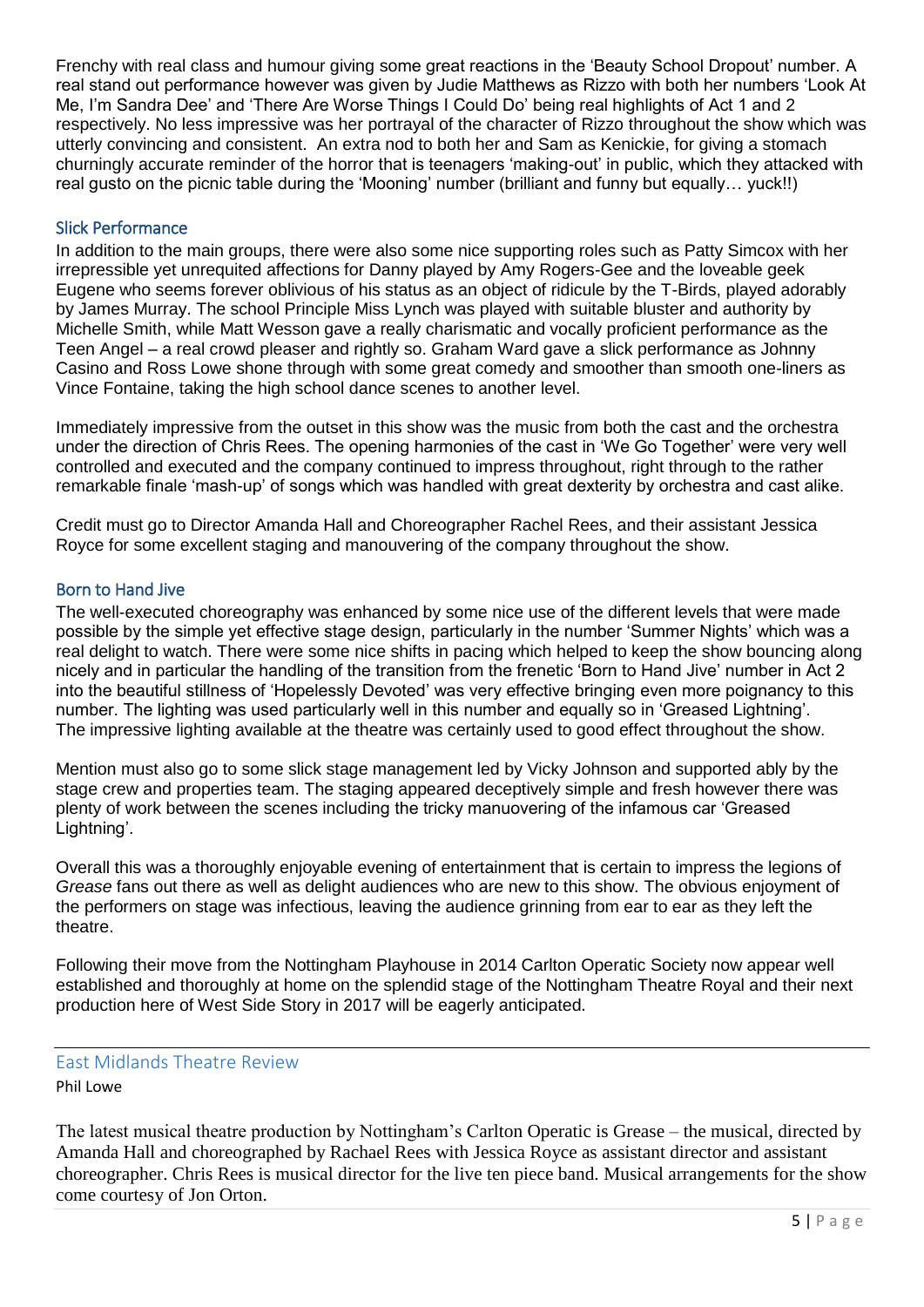Grease – the musical is a lively fun story set in the 1950s in the USA and enjoys a host of upbeat and romantic songs like Grease Is The Word, Summer Nights, Greased Lightning, Look At Me I'm Sandra Dee, Shakin' At The High School Hop, Sandy and You're The One That I Want. Most of the audience members will be familiar with these from the popular film version. Audience members that go along to experience something new will have a fun time with the fictional Rydell High School gang clapping along to the songs and enjoy the generally high production values alongside enthusiastic and talented performances from the young cast.

The singing in Carlton Operatic's show is of a high standard throughout and there is a consistent level of feeling for the period through the acting and excellent costumes. The action is often written tongue in cheek and the scripting can be a bit corny and implausible if you take it too seriously. Would these generally nice young guys really go out with baseball bats and iron pipes to beat up a rival gang? Does sweet demure Sandy really need to suddenly become a vampish femme fatale to attract her man Danny Zuko? In a less candy coated musical perhaps she would consider feminism as a stronger weapon. This however is a fluffy feel good musical not a show full of deep political meaning and this is why it remains a popular choice for musical theatre lovers. You can leave your deeper thinking brain at the cloakroom and enjoy the frivolity and fun of the performers clearly having as good a time as you. Grease has some very funny moments and the comedy here is handled well.

The second half of the show certainly picks up the pace and energy from the first half. This is a good thing as the first night performance of Grease at Nottingham's Theatre Royal struggles intermittently, in first half, through some minor lack of focus in the big choreographic numbers and the acting had the feel of a very good dress rehearsal. No doubt the overall performance energy of the Grease company will develop this week and go on to prove to their audiences why Carlton have the award winning reputation that they have developed and proudly maintained since their beginnings in 1921. It is also good to see this young cast perform on stage as they are the present and future stars of this amateur company.

From a huge talented cast there are some stand out performances: James Murray in his comical role as Eugene Florczyk; Judie Matthews – very believable as Betty Rizzo; Sam Hutchinson – the right side of 1950s young male bravura; Matt Wesson- vocally impressive as Teen Angel; Mark Coffey -Bainbridge spot on as Danny Zuko; Catherine Cunningham – engaging and vocally good as Sandy.

Michelle Smith nails the strict teacher Miss Lynch with just the right amount of hidden vulnerability coupled with academic severity and Ross Lowe as sleazy DJ Vince Fontaine steals the show with his moments of "Sincerely Folks" 'insincerity'.

Amanda Hall and her creative teams have clearly worked exceptionally hard to produce what ultimately proves to be a very credible and overall enjoyable show. If you are looking for a fun, bright and breezy musical and a 50s nostalgia fest go see Carlton Operatic's Grease.

## Nottingham Post

As the curtain rises, its 1959 in America and Rydell High School's new term has started. Enter into the world of cheerleaders, leather jackets, slicked back hair and teenage romance.

Mark Coffey-Bainbridge as Danny Zuko looked the part joined by Catherine Cunningham as Sandy, and we watch them fall in love all over again.

The too cool for school gang, the T-Birds and the sassy Pink Ladies have non stop energy and provide endless entertainment. Each T-Bird and Pink Lady shines with their distinguishable character traits. The scene with Doody's guitar efforts and then that of Roger divulging to Jan his 'mooning' hobby provide extra amusement.

It is the original High School musical featuring all the unforgettable numbers like Summer Nights, You're the one that I want, Sandy and my favourite We go Together... as shoo-bop sha wadda wadda yippity boom de boom.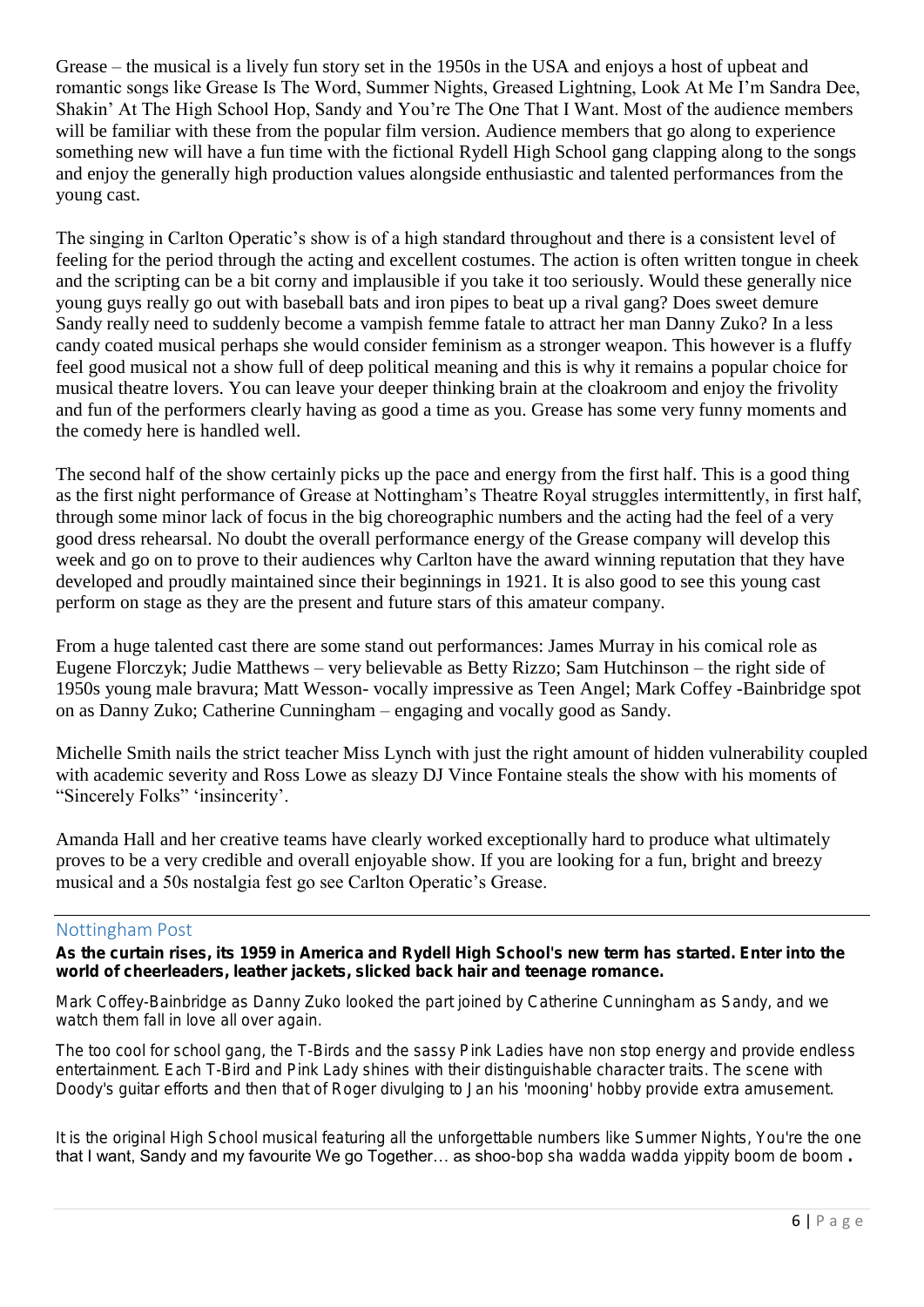Greased Lightin' saw the quiffed guys hurling themselves all over the bonnet of a custom-converted car. Another highlight was the dream sequence Beauty School Dropout in the Burger Palace. Frenchy's Guardian Angel and his band of silver permed angels are spectacular and they also elicit the audience's participation.

The set and costumes are bright and bold, and plenty of enthusiasm fills the stage. There was great orchestral accompaniment to tight vocal performances from all the characters. The dance routines particularly those with all the cast were entertaining with lots of comic touches for added laughs.

From the sleepover scene to the hand jive contest to the leather-clad finale, Grease makes you want to be. You could just hand-jive the night away.

In all, it was a slick, well choreographed sing-along classic which had audience members of all ages bopping along. Grease will always remain timelessly addictive so go and get your fix!

# Left Lion

There are few musicals quite as iconic as Grease. It was with massive excitement that I anticipated harking back to the days of singing into a hairbrush with sleepover mates, until finally it was time to see it re-enacted down Theatre Royal.

The script was delivered almost word for word, with great enthusiasm from the cast, plus the Rydell High School set endlessly layering the stage, providing doses of film nostalgia. They even brought out a big wooden car for Greased Lightning, with all the crotch thrusts and fist pumps you could possibly want for in an evening.

There were some great singing voices throughout, as well as slick movements from scene to scene, although some of the choreography could have been more interesting – difficult with such a massive cast. That being said, we did get some cheerleading cartwheels. The music was seamless and powerful in all the right places, pushing through all the right emotions of everything from the opening tracks like Summer Nights, right through to the funny bounce found in Look at Me, I'm Sandra Dee.

Special mentions must be made for Judie. She played the sarcastic, sultry role of Rizzo down to a T and made for an interesting watch.

Overall, the audience really seemed to enjoy the show, which was shamelessly cheesy and fun – exactly what it says on the tin.

Grease runs at the Theatre Royal until Sunday 5 June 2016

# Theatre Online – full review

Review of Grease – The Carlton Operatic Society

June 1st 2016 – Theatre Royal Nottingham

Grease was certainly the word last night at the Theatre Royal, as this award winning society scored another triumph with a dynamic, energetic and stunning performance of this feel good show. The show ended with a brilliant finale and sustained applause from an enthralled audience.

Grease is a high octane, fun musical loved by many: it's set in 1959 at fictional Rydell High School and follows ten working-class teenagers, as they navigate the complexities of peer pressure, politics, personal core values and love. The score attempts to recreate the sounds of early rock and roll. Although it is a fun show, it also mentions some more serious topics, such as teenage pregnancy, peer pressure and gang violence; its themes include love, friendship, teenage rebellion, sexual exploration during adolescence, and, to some extent, class consciousness/class conflict.

It has many foot tapping tunes and big dance numbers that lighten the spirit and lift the mood. Well known songs include: "Summer Nights", "Freddy, My Love", "Greased Lightnin", "Look at Me, I'm Sandra Dee" and "We Go Together." The talent and skill of the performers meant that all of these numbers were beautifully executed; in fact this whole production was rivetingly good and would be worthy of the professional stage.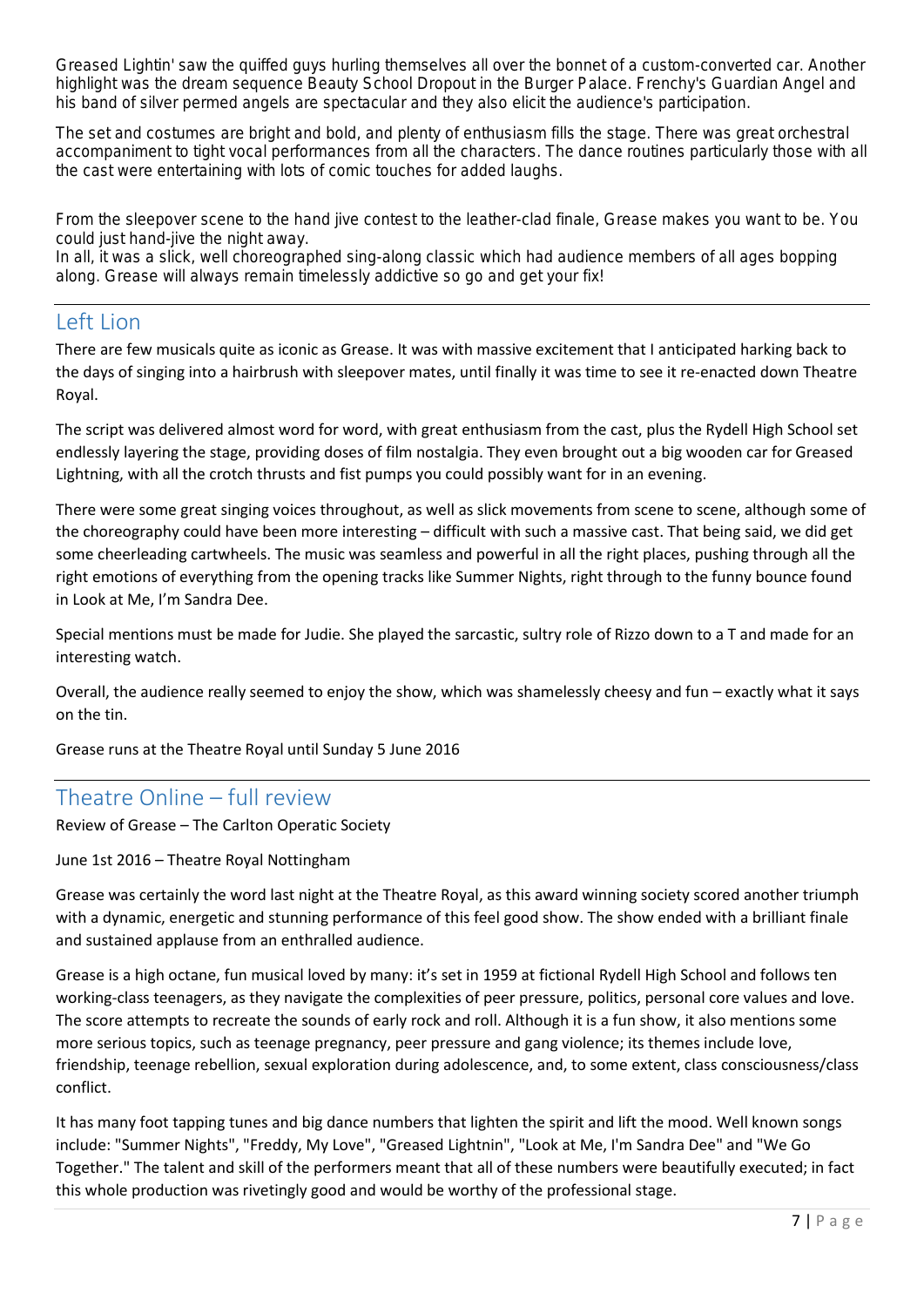There were very strong and engaging principal performances from Mark Coffey-Bainbridge as Danny, Catherine Cunningham as Sandy, Judie Matthews as Betty, Sarah Millington as Frenchy, Abby Wells as Marty, and Aston Fisher as Jan. They were very well supported by Sam Hutchinson as Kenickie, Patrick McChrystal as Doody, Liam Hall as Roger, Paice Lees as Sonny, Amy Rogers-Gee as Patty, Sophie Petruccio as Cha-Cha DiGregorio, James Murray as Eugene, Ross Lowe as Vince Fontaine, Graham Ward as Johnny Casino, Matt Wesson as Teen Angel, Michelle Smith as Miss Lynch and Zoe Scott-Smith as Blanche.

The excellent ensemble (some cameo performances as well) delighted us with the high quality song and dance routines. They were, Adam Collishaw, Helen Tunnicliff, Rosie Carter, Gareth Morris, Laura Thurman, Alison Stones, Hannah Rogers-Gee, Bethany Wear, Celine McKeown, Katherine McNamara, Sarah Hill, Tia Elvidge, Ellie Monterosso, Lucy Bailey, Laurence Grandy, Emily Newsome, Bekki Wilson, Maya Thompson, Eva Sheppard, Alice Wright, Olivia Jones, Charleigh Hurst, David Hurt.

Well done to Amanda Hall, the Director and her talented production team, Jessica Royce (the Assistant Director and Assistant Choreography), Rachael Rees (the choreographer), Chris Rees (the Musical Director) - for producing a show of great quality and with a freshness that made this interpretation their very own. The band was superb and accompanied the cast sympathetically.

The simple but effective tiered set designed by Amanda Hall and Tom Mowat was just right for the needs of the production. The lighting plot by Tom Mowat and the sound controlled by Rob Kettridge was excellent. Scene changes were very smooth under the direction of the Stage Manager, Vicky Johnson and her large and obviously well drilled stage crew. The costume designs by Alison Stones were most evocative of the period and were complemented by appropriate hairstyles and well chosen contemporary props.

The show ended with a breathtaking finale - one of the best I have seen for a very long time. You can't beat a good finale and this one gave us all the chance to join in with the songs again and to clap for all we were worth, to give the cast all the credit they deserved. It was fully choreographed and performed with remarkably high energy and enthusiasm. It was worth coming to see the show just for that.

Go and see this show - you will love it!! Tonight's audience left the theatre with lots of smiles and that is what going to the theatre is about isn't it? Enjoying yourself. I love to listen to the buzz of conversation when leaving the theatre and to pick up some words. Tonight the words were "brilliant." "really good," "great singing" and from one younger person, "can we come again?."

Grease continues at the Theatre Royal until Sunday.

# Sardines Magazine

### John Anthony

Grease was the word back in 1971 when the Warren Casey and Jim Jacobs musical first hit the stage and of course went on to be the iconic film of the same name in 1978 starring John Travolta and Olivia Newton-John. So in the splendid surroundings of the Theatre Royal Nottingham with the vastly experienced and "multi-award-winning" Carlton Operatic Society presenting one of the most loved feel good musicals of all time, what could possibly go wrong? Well, very little as it happens.

The leading roles were in the assured hands of Mark Coffey-Bainbridge (Danny Zuko) and Catherine Cunningham (Sandy Dumbrowski). They were picture perfect for their parts and both sang beautifully and moved well. They were biologically and physically well matched even if I might have hoped for a little more chemistry.

The overall quality of the production was very good but there were several moments when some of the supporting cast took the performance to another level. The rendition by Matt Wesson (Teen Angel) of Beauty School Dropout was superb and probably garnered the greatest ovation from the audience. Personally I felt that Judie Matthews (Betty Rizzo) solo numbers *Look at Me, I'm Sandra Dee* and *There Are Worse Things I Could Do* were the acmes of the evening's entertainment.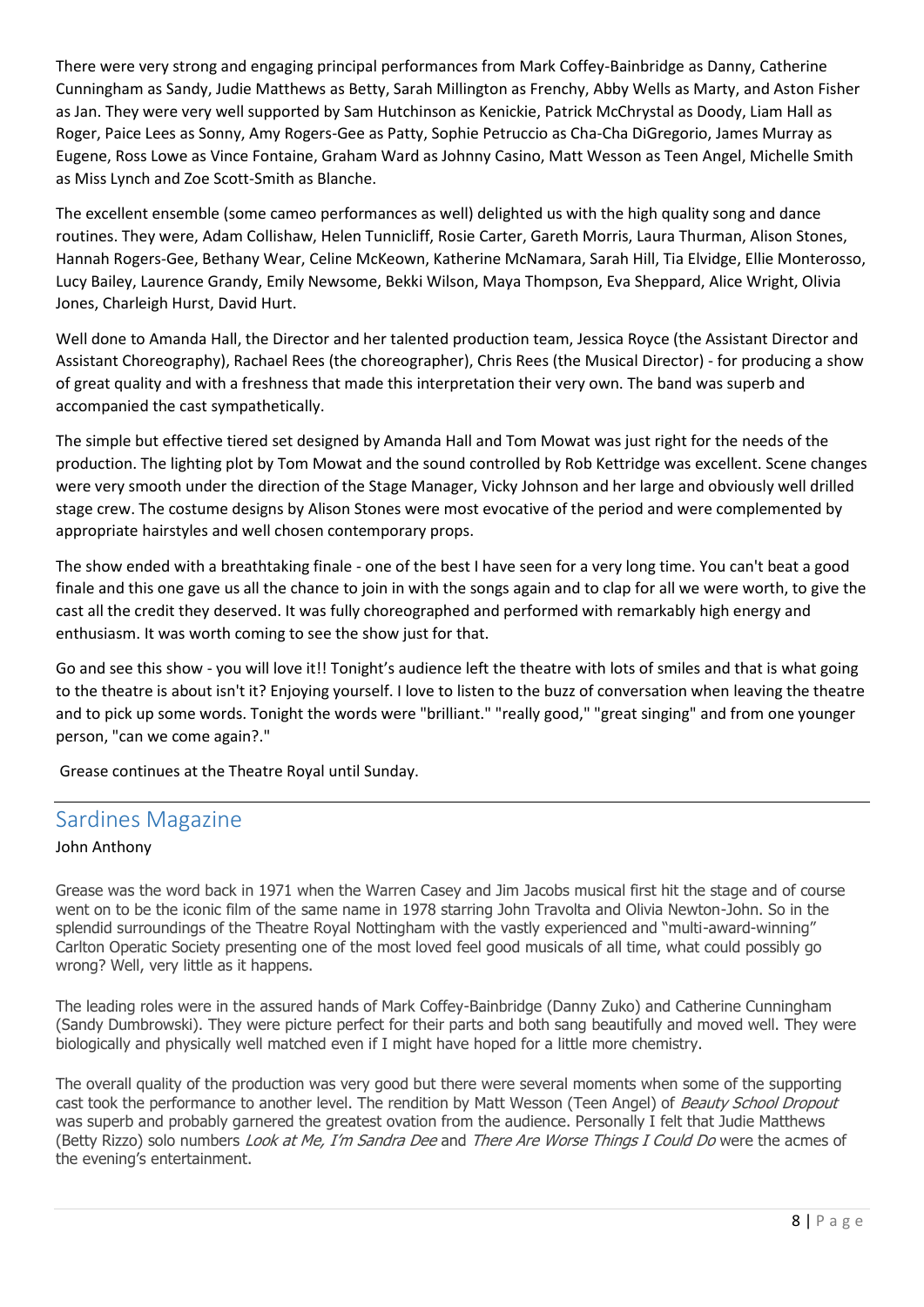And yet there was so much more to admire, the chorus singing, the dance routines and the lighting were all admirable. Perhaps most notable however were the number of superb cameo performances delivered by cast members James Murray (Eugene Florczyk) and Michelle Smith (Miss Lynch) come to mind who both showed great characterisation and stage presence.

The choreography appeared to be a mixture of routines from the film and some very complex original dance numbers created for the production by the choreographer and delivered enthusiastically by the cast.

So was there no blot on the copybook? Well yes sadly. The scene changes were cumbersome with the cast and crew struggling to get the car, Greased Lightning, on and off the stage every time it made an appearance. Seeing members of the crew struggling to find the wheel locks on the 'trucks' and then hiding under the staging waiting for the end of the scene was, for want of a harsher word, poor. Given so much of the evening was known to the audience at the outset, the characters, the storyline, the songs etc. then scene changes are an opportunity for some originality and humour. The fault lies of course with the director, who did an otherwise excellent job.

The storyline, boy meets girl, boy loses girl, boy wins girl back is arguably the oldest and most clichéd in all literature. The fact that it still works was evidenced by the well-deserved ovation by the packed audience with many around me on their feet and to put it in the modern idiom 'giving it large'. Back in 1971 Grease was the word and it is reassuring to note that here in 2016, some forty-five years later, it is apparently still the case that, GREASE IS THE WORD!

Grease, The Musical runs at the Theatre Royal, Nottingham from June 1st to 5th.

## Audience comments

"Had a fab time guys u all did so well xxxxx good luck for the rest or the week"

"tonight's show was amazing!! I really want to see it again well done!!"

"Absolutely fantastic show tonight. Flawless. Funny, unique, professional. Well done to all involved. Eugene you played your part brilliantly."

"Teen Angel SMASHED it xxx Very well done to all"

"Well done to all the cast and crew in Grease. Sound of your voices was amazing, as always. Both Jenny Scott and I were dancing along with you. Miss you xxxx"

"Absolutely brilliant show tonight! Cast were amazing - excellent voices and performances ... Guardian Angel man you were my favourite!"

"Awesome show last night! Me and Jo Porter loved it! Well done to all involved and enjoy the rest of the run x"

"fab and brilliant show"

"Fantastic photos and performance x"

"Was there tonight guys. Amazing amazing amazing show. Well done"

"Fantastic performance this afternoon"

"Hi Bobbie - thank you for the call. I enjoyed the opening, matinee performance of Grease. No, that's not right . . . I **loved** it! What was it that made this performance so memorable? I tried to figure it out and pondered, was it the SONGS . . . rendered beautifully and delivered with such panache? Or, was it the CASTING . . . each actor seemingly, "made for that particular role?" Or, could it be the DIRECTION . . . seamless storytelling as it should be? Or was it, simply, the wonderful CAST . . . every member so obviously enjoying performing? Of course, all these elements are crucial to the overall success but, for me, what gave this production an exceptional dynamic was . . . the CHOREOGRAPHY; it was truly inspired and inspirational. (And yes, ensuring that everyone not only knew their steps but remembered to SMILE as well . . . paid dividends). "Congratulations, "Well Done" and "Encore!" to **everybody** involved. Thank you, C.O.S. for a wonderful production. I look forward to, "West Side Story" next year. Roy Roper"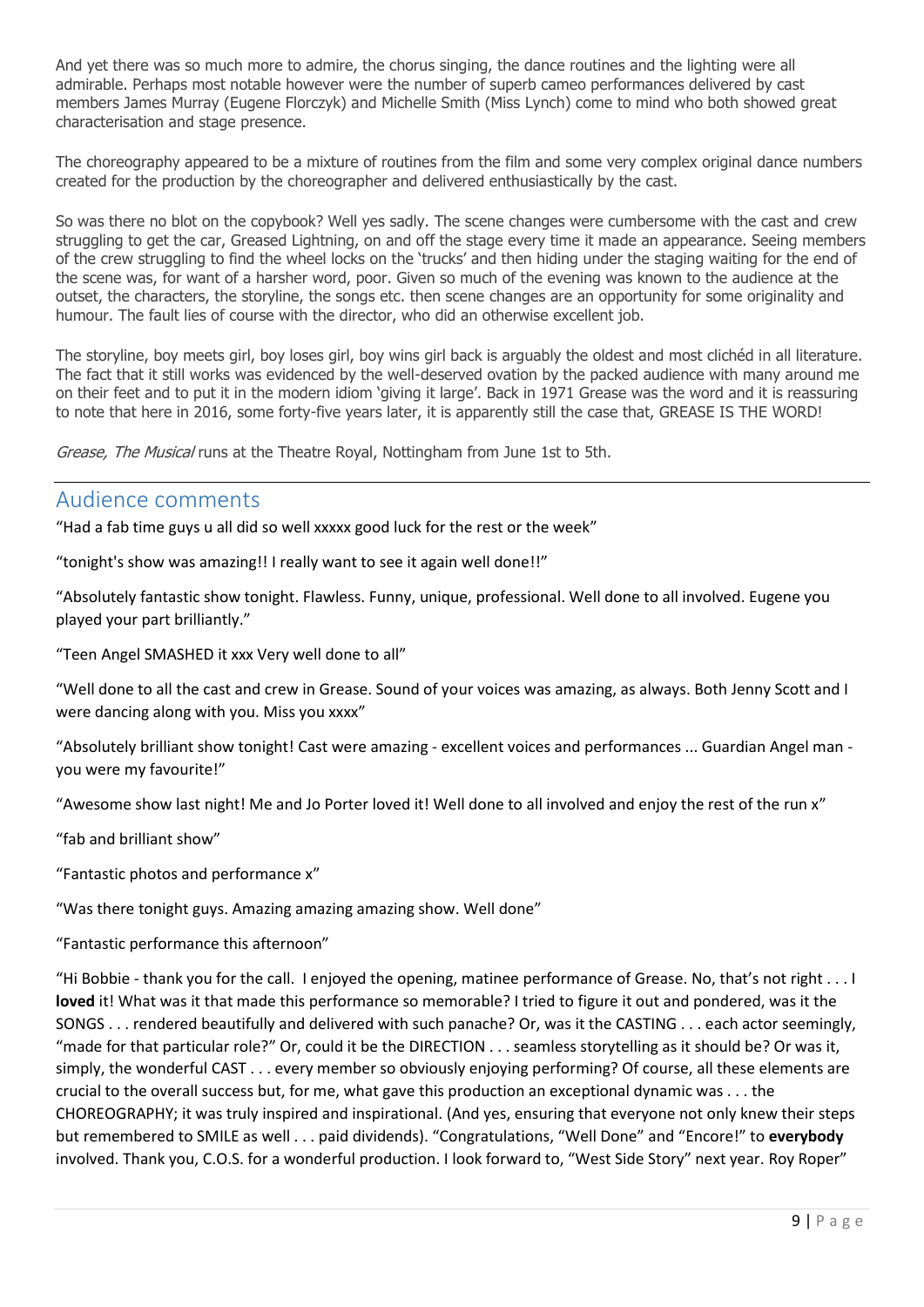"Well, what can I say about tonight... except that COS's production of Grease was absolutely OUTSTANDING! I'm so proud of everyone who performed which showed as all of the audience got up from their seats and joined in with the singing and dancing (including myself aha!) Massive praise to all of the casts and technical crew and (plugging) there's still ONE more show for tomorrow: highly recommend this production and again, well done!!!!"

"Had a fabulous time this afternoon Aston, really enjoyed the show. Amazing talent on that stage. Well done all"

"Just watched Carlton Operatic's production of Grease at the Theatre Royal. I've got quite used to reviews being "generous" of late, but from what I saw, even the most glowing didn't do this justice. Absolutely stellar on all fronts. Congratulations to all involved."

"Amazing show... can't stop grinning"

"Would well recommend this show....... Its Amazing!!!!"

"Wowee! What an Amazing show!!! Absolutely blown away xxxxx enjoy the last couple of shows. Big hugs"

"What a fantastic show, you should all be immensely proud! Xx"

"one of the best musicals we have ever seen, fantastic! X"

# NODA

| Company:          | <b>Carlton Operatic Society</b> |
|-------------------|---------------------------------|
| Production:       | Grease the Musical              |
| Director:         | Amanda Hall                     |
| Musical Director: | Chris Rees                      |
| Choreographer:    | Rachael Rees                    |
| Assistant:        | Jessica Royce                   |
| Venue:            | Theatre Royal Nottingham        |
| Date:             | 1 <sup>st</sup> June 2016       |

Grease by [Jim Jacobs](https://en.wikipedia.org/wiki/Jim_Jacobs) and [Warren Casey](https://en.wikipedia.org/wiki/Warren_Casey) is set in 1959 and follows ten working-class teenagers as they navigate the complexities of peer pressure, politics, personal core values, and love. It was first performed in 1971 in the original [Kingston Mines](https://en.wikipedia.org/wiki/Kingston_Mines_(blues_club)) nightclub in Chicago before transferring to Broadway and at the time that it closed in 1980, Grease's 3,388-performance run was the [longest yet in Broadway history.](https://en.wikipedia.org/wiki/List_of_Broadway_shows_that_have_held_title_of_longest-running_show) It went on to become a [West End](https://en.wikipedia.org/wiki/West_End_theatre) hit, a [successful feature film](https://en.wikipedia.org/wiki/Grease_(film)) and had two [Broadway](https://en.wikipedia.org/wiki/Broadway_theatre) revivals in 1994 and 2007. But enough of Wikipedea, tonight Carlton's production of Grease the Musical was, quite simply, a triumphant explosion of energy, fun and entertainment. The 40 plus cast and orchestra were obviously having a great time and that enjoyment was shared by a suitably appreciative audience and deserved the standing ovation it earned at the end of the evening.

'Grease' centres on the friendships and relationships between the high school pupils as they approach the end of their High School days and tonight it was evident that Amanda had spent time and effort on developing characterisation and motivation giving every actor and role a distinct identity be they a T-Bird, Pink Lady, Gidget or Letterman. This attention to detail resulted in a completely believable ensemble cast which took the production to the next level of professionalism. This acting performance level was supported and vocally driven from the pit by Chris and his exceptionally tight 10-piece band. The months of vocal coaching and Direction that Chris had spent with Principal and Chorus alike paid great dividends and the 'a Capella' opening of the evening still gives me goosebumps when I think about it – very brave – very original and well worth the 'risk'. There are